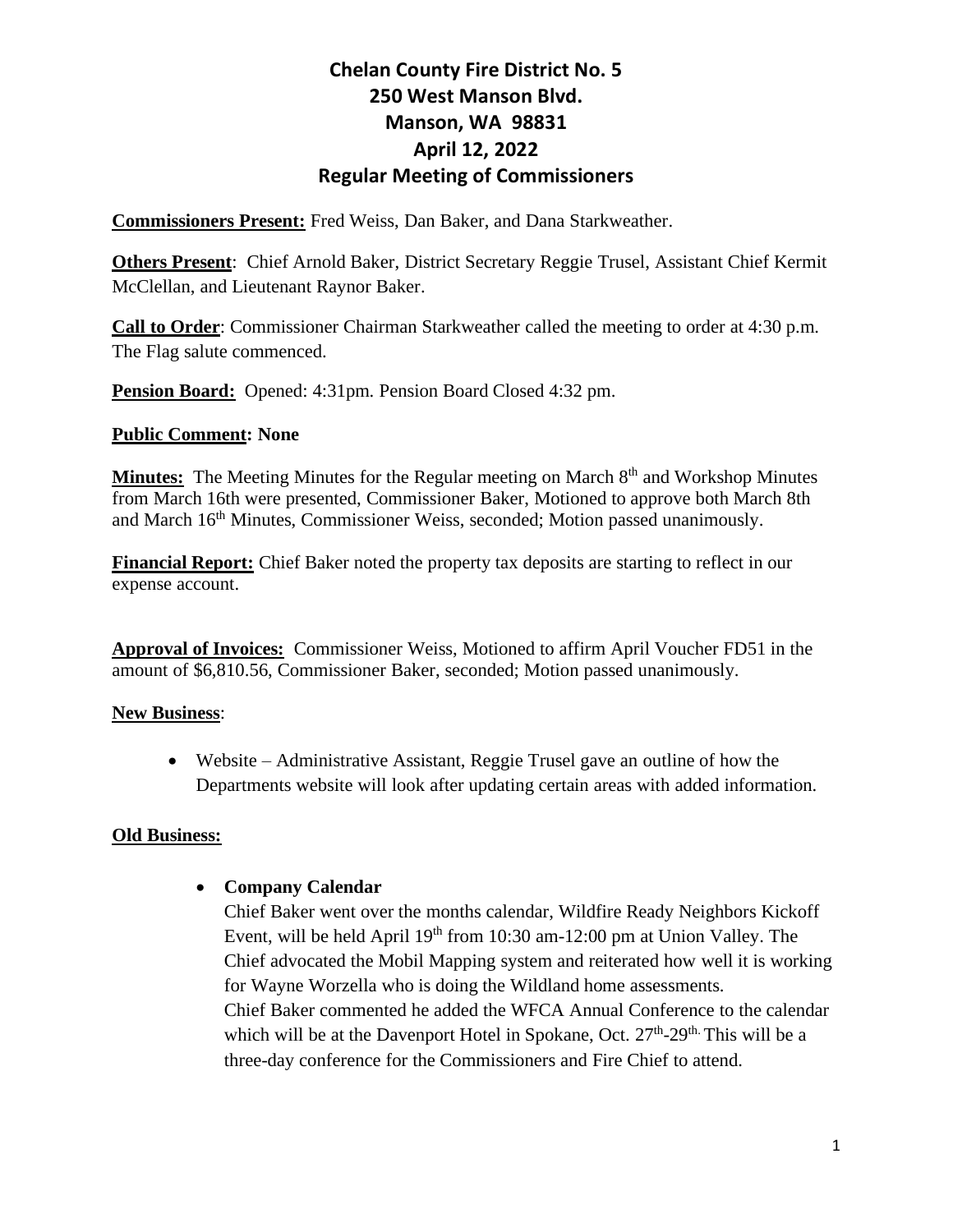- **Station 52 Irrigation:** Chief Baker advised he is looking at next month to start the irrigation project at Station 52 property. He suggested once the layout has been done, he will need approximately three helpers to finish.
- **Pre-Fire Plans: Prevention-** The Chief reported, we have received three more Pre-Fire Plan-Fact Sheets from commercial properties. A total of five have come back to the Station.
- **Policy Updates:** None
- **Assistant Chief/Training Officer Position:** Board Chairman Starkweather asked Chief Baker if any of the Officers have responded to the email that was sent regarding, Training Program – duty list. The Chief summarized he had not heard back from everyone as of yet, not sure if Officers can make the April 21<sup>st</sup> tentative date. Commissioner Weiss mentioned while at the latest WFCA Seminar, he spoke with a member of Lincoln County Fire Department near Reardan, WA on how they (contract out) their departments training. Chief Baker agreed that is an option, but the program needs to be "managed" from within our own Department as it is important to "keep the training on target to our goals." Lieutenant Raynor Baker reported that only 60% of our current volunteers participate in doing the online courses. Chairman Starkweather reiterated the need to lock in the Workshop date as soon as possible.

Assistant Chief McClellan stressed the need for the Officers to come to the table ready with their training ideas and to give an assessment of how much they can take on with regard to the hours recommended in the program. He added his concern, "will the hours be enough to meet the tasks"? He communicated he would send out a notice to the Officers immediately. The Board recommended giving them two different date options: April  $21<sup>st</sup>$  or  $28<sup>th</sup>$ . Chairman Starkweather reiterated their will be compensation connected to the additional training. Commissioner Weiss confirmed he will follow up with Lincoln County Fire Department on how their training-contracting works and would share his findings at the upcoming Workshop. The consensus was to get Officer commitment on Workshop attendance and to receive feedback. Chief Baker concluded we will serve food for everyone attending.

**EMS Report**: None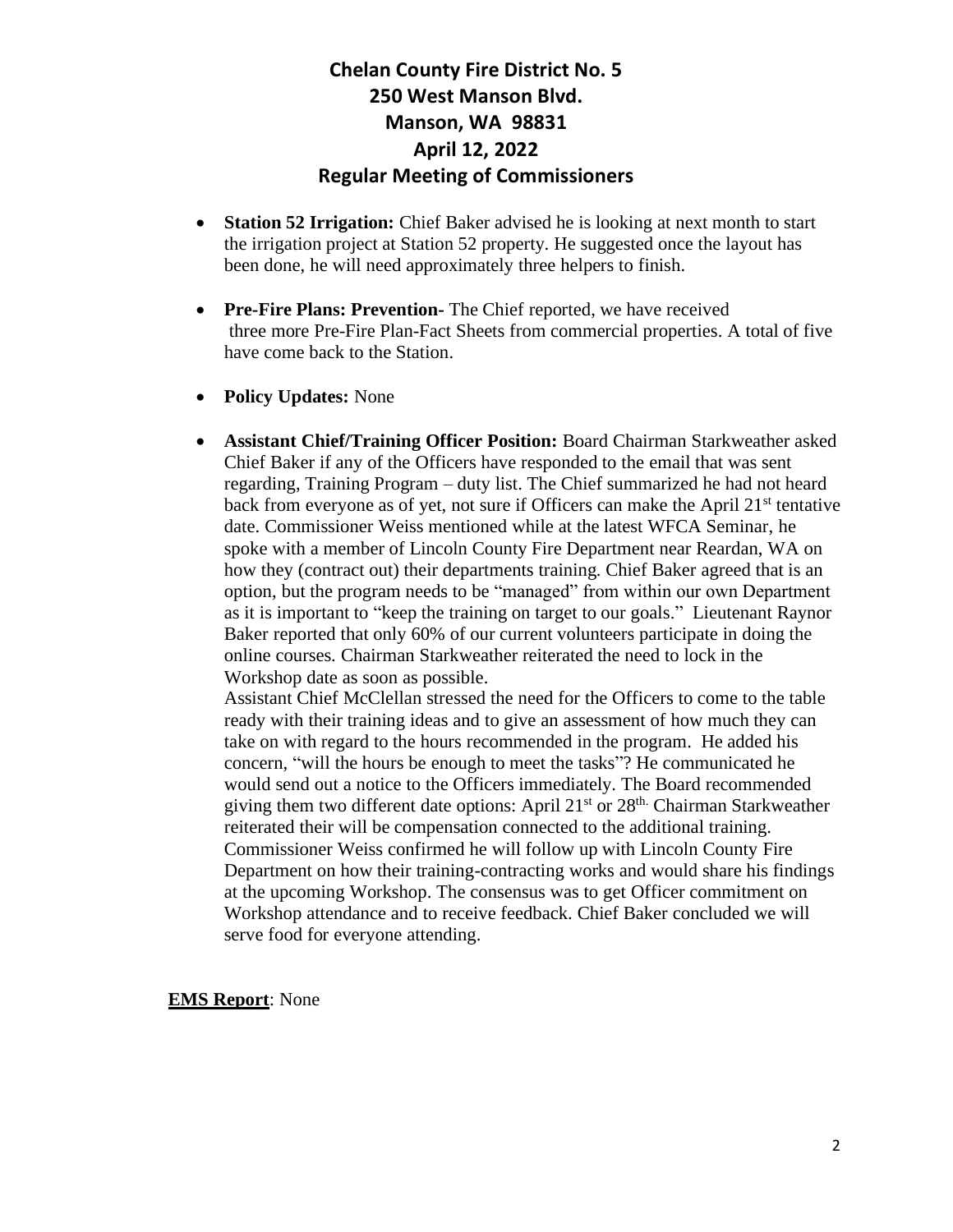#### **Assistant Chief's Report:** Kermit McClellan

Assistant Chief McClellan announced The Region 6 Training Council has approved the training for Electric Car Safety. He indicated he would like to start right away and that Karen Sargeant is working with the Training Officer from CCFD#1, Al Torres on the details.

He informed the Board he and volunteer Dan Weakly cleaned Fire Station 51 and Station 52 this past week. They hosed out the bays and went through and organized gear and tools. All engines were washed. He was pleased to report the volunteer driver training is continuing to go well.

# **Chiefs Report:**

#### **\*Additional Discussion for Chiefs Report**

**Incidents**: Chief Baker briefed the Board, the call volume for March was low. He expressed the time is good to do some live fire training. He pointed out the drill this week will be covering Wildland Refresher. Last week's drill was a live fire training burn on the top of Ivan Morse Road and conveyed it went well.

#### **Facilities and Equipment:**

Chelan County's- (CPIF) Cascade Public Infostructure Fund grant, max amount is  $$150,000$ . The deadline to submit is July  $15<sup>th</sup>$ . Chief Baker stated he will consult with Board members when writing the proposal. The funding match will need to be discussed.

Commissioner Baker mentioned he reviewed the last several months of Drill sign-in sheets (Officer/Volunteer) attendance. He reported seeing a pretty consistent turn out with the exception of a couple of drills. Chief Baker interjected attendance of 15 or more is the goal for each drill and is hopeful he will see more in the future.

Commissioner Weiss asked about DECON. Chief Baker disclosed the department has a DECON process in place. He advised this is a critically important protocol when returning from a fire. He explained the DECON process to the Board.

#### **Public Comment**: None

**Adjournment**: Commissioner Starkweather closed the meeting with no additional business before the Commissioners; the meeting adjourned 5:50 pm.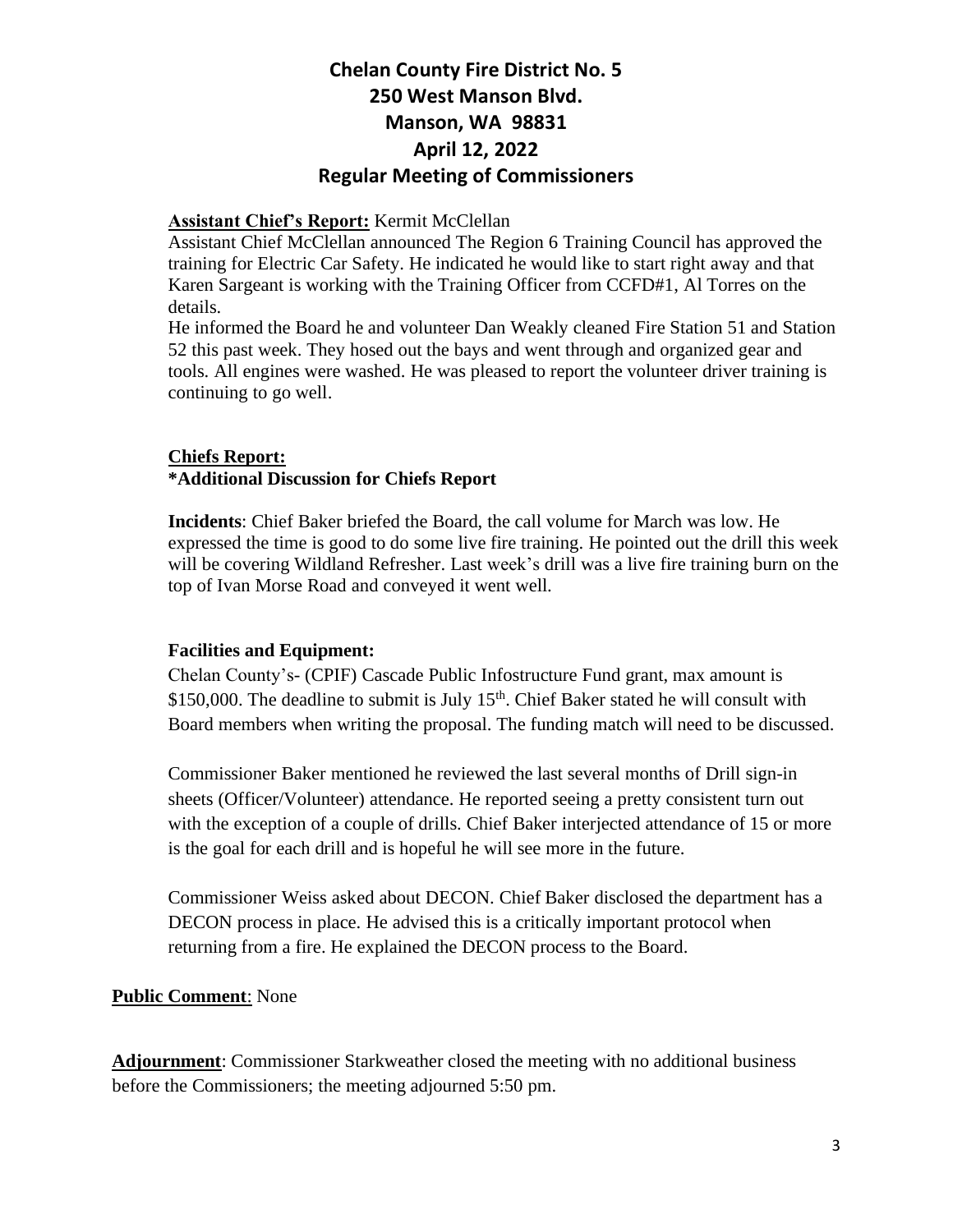**\_\_\_\_\_\_\_\_\_\_\_\_\_\_\_\_\_\_\_\_\_\_\_\_\_\_\_\_\_\_\_\_ \_\_\_\_\_\_\_\_\_\_\_\_\_\_\_\_\_\_\_\_\_\_\_\_**

**Chelan County Fire District 5 Board of Commissioners:**

**Commissioner Chairman Dana Starkweather**

**\_\_\_\_\_\_\_\_\_\_\_\_\_\_\_\_\_\_\_\_\_\_\_\_\_\_\_\_\_\_\_\_**

**\_\_\_\_\_\_\_\_\_\_\_\_\_\_\_\_\_\_\_\_\_\_\_\_\_\_\_\_\_\_\_\_**

**Commissioner Fred Weiss** 

**Commissioner Dan Baker Attest: Regenia Trusel** 

 **District Secretary**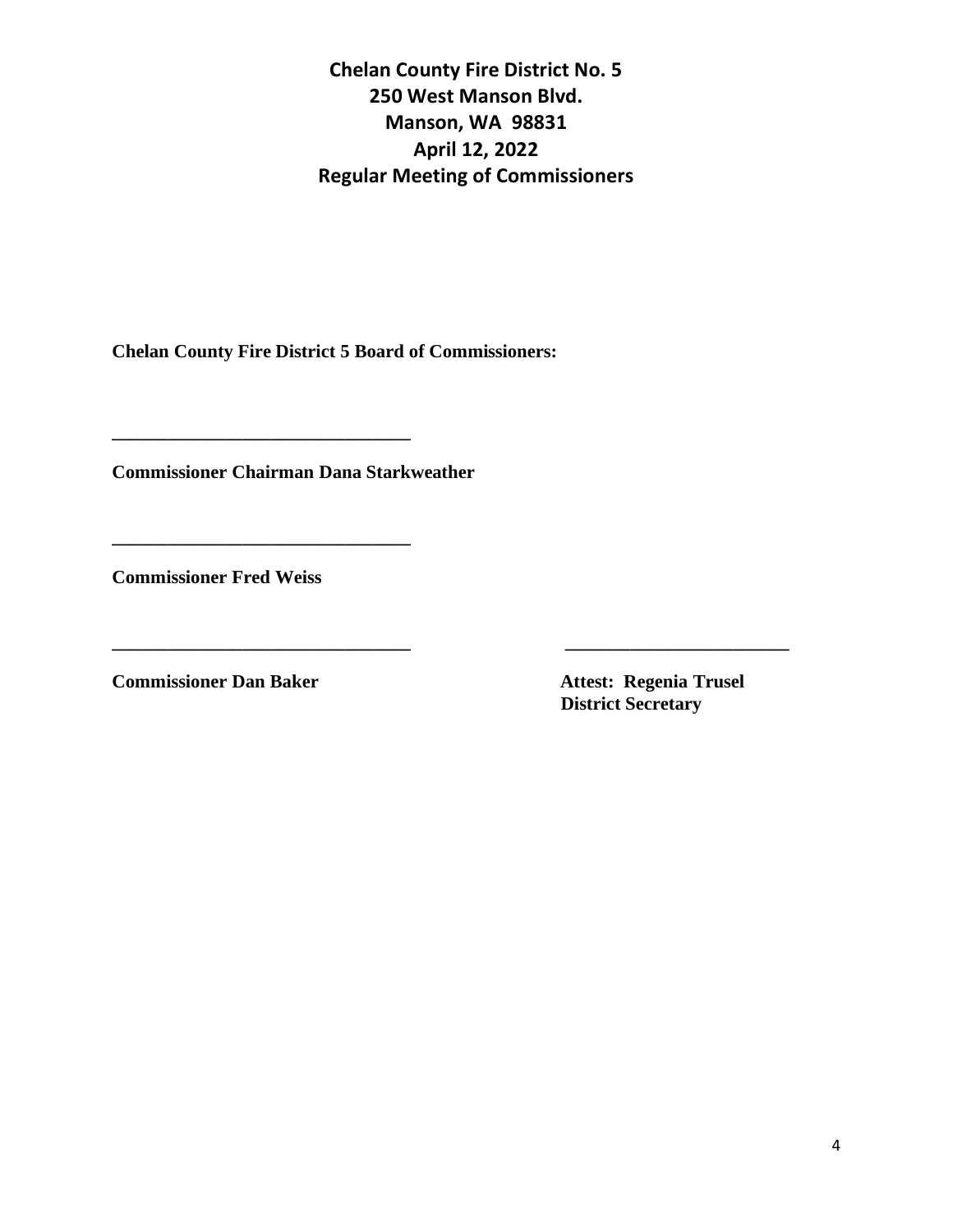

# Manson Fire Department

Chelan County Fire District 5 P.O. Box D Manson WA 98831-0438 mansonfire.org

## **Chiefs Report April 12, 2022**

#### **Incidents**

26 Calls for service in the month of March; 20 within Fire District 5 and 6 out of District. Fire responded to 10 calls within District 5, 2 mutual aid calls.

In District 5; 1 Authorized burning, 1 Alarm activation-no fire, 1 Dispatched & cancelled, 6 Assist EMS and 1 Unintentional medical alarm.

Out of District 5; 2 Dispatched & cancelled calls.

EMS responded to 17 medical calls in District 5. 9 Calls EMS handled without Fire, 6 with assistance of Fire, 1 Unintentional medical alarm and 1 Unintentional medical alarm with Fire responding.

Out of District 5; 4 Dispatched & cancelled calls.

March Call Times;

Fire Call Processing was at 1:26, Arrival on scene at 8:59.

EMS Call Processing was at 1:55, Arrival on scene at 9:54.

Of the 20 dispatches in District 5, 13 calls were compliant to NFPA 1221, for call processing for 65.0%.

Of the 18 responses in District 5, 17 calls were compliant to Fire District 5 benchmark of 12:00 minutes for 94.4%.

#### **Personnel and Training**

Training in March consisted of using the Region's Forcible Entry prop. This door prop allows firefighters to practice inward and outward swinging doors with the Irons (Halligan & Flathead Axe set) maximizing tool techniques. A classroom training on hose, nozzles and fire ground operations. We had 2 sessions at the North Shore Church parking lot; the  $1<sup>st</sup>$  with large diameter hose and the Tower, higher gallonage management, the  $2<sup>nd</sup>$  with crosslays and handlines to deploy and reload. Medical OTEP (A Pandemic in a Pandemic – the Opioid Crisis module). Officer meeting and the  $5<sup>th</sup>$  week on the month devoted to SCBA Quarterlies, SCBA Proficiency tests and a High Performance CPR station.

### **Recruitment & Retention**

Fraser Soderstrom is our recruit from District 7. He completed the academy offered by Districts 1 & 7. No new recruit inquiries.

#### **Facilities and Equipment**

Chelan County CPIF Grant – I will be working on this proposal and keep the Board abreast how we utilize the grant in conjunction with our Station-52 plans. The deadline for submission is July  $15<sup>th</sup>$ .

DNR Equipment Grant – The WA DNR grant, (referred to as the HB 1168 grant), was submitted on March  $30<sup>th</sup>$  for \$100,000. The DNR expects to award these grants in April. The proposal was written around the shortfall of the FEMA Assistance for Firefighters grant (AFG). We had been denied or not made peer review for 4 previous cycles due to the size of our request compared to our small call volume. As the Commissioners had agreed to ask for less funding to increase our chances for an award. The DNR Grant Manager was contacted and interested in our proposal to leverage Federal funds as long as the project was focused at wildland firefighting.